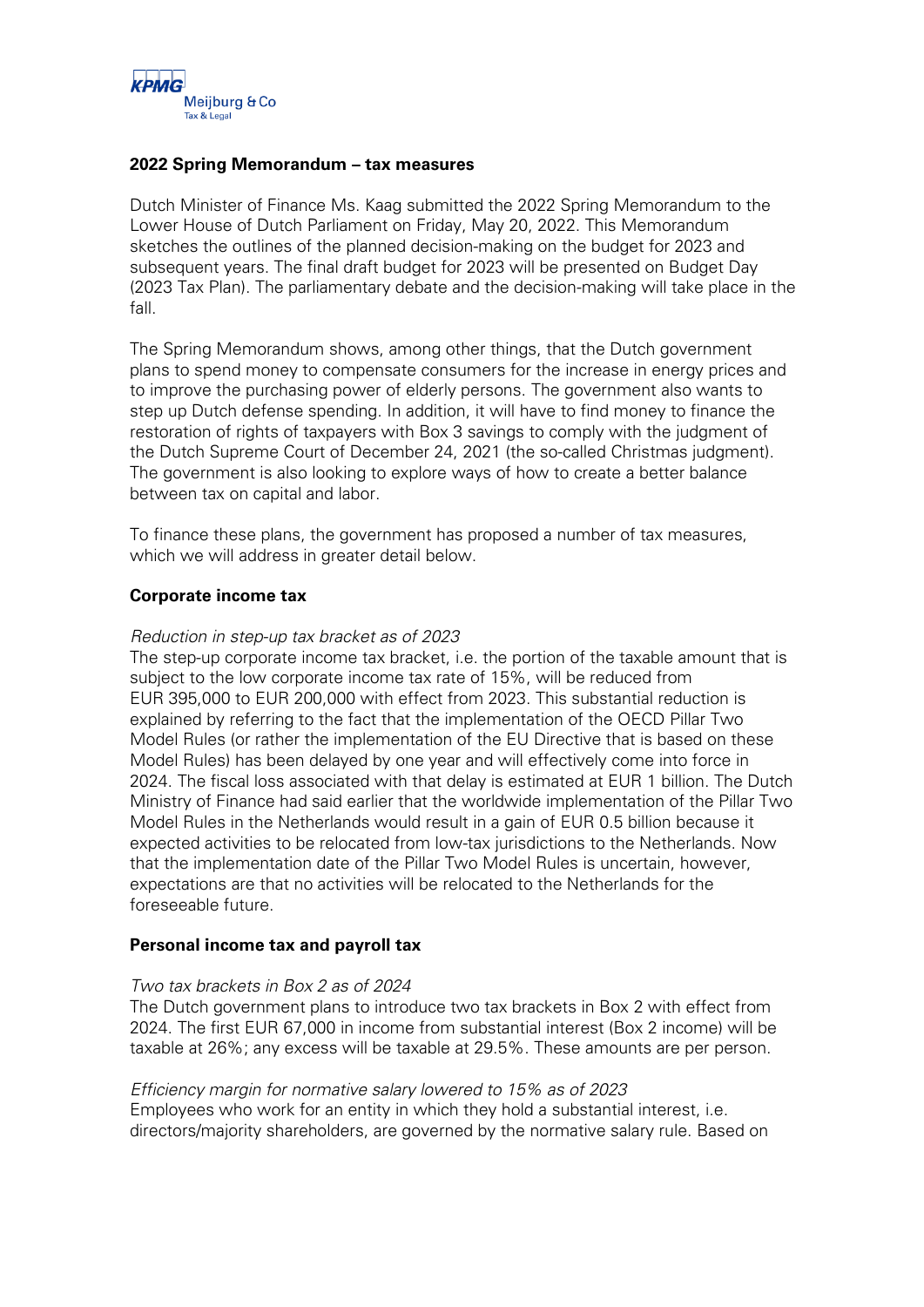

Page 2

this rule, the salary of a director/majority shareholder is to be set at the highest of the following amounts in principle:

- (a) 75% of the salary of the most comparable employment;
- (b) the salary of the best-paid other employees of the entity or entities affiliated with it;
- (c) EUR 48,000.

The rule under (a) means that the salary of a director/majority shareholder can be set 25% lower than the normative salary for the level of their activities and the hours they put in. The Dutch government plans to lower this so-called efficiency margin to 15% with effect from 2023.

## 30% ruling limited to public sector pay cap as of 2024

The 30% ruling is a form of tax relief for employees coming to the Netherlands who are recruited from abroad and have specific expertise that is scarce or unavailable in the Dutch labor market. Under this tax facility, roughly 30% of their salary is exempt from tax. The Dutch government intends to limit the 30% ruling to the public sector pay cap (2022: EUR 216,000) with effect from 2024. There will be a transitional scheme, but the details of this scheme are not available as of yet.

## Tax-free commuting allowance as of 2023

In its coalition agreement, the Dutch government announced that it planned to increase the tax-free commuting allowance, which currently stands at EUR 0.19 per kilometer. The government is now looking to bring this increase forward by a year. In concrete terms, this means that the tax-free commuting allowance will be raised as early as on January 1, 2023. The exact increase is unknown as yet, but the tax-free allowance is reported to rise to EUR 0.21 on January 1, 2023 and on to EUR 0.23 one year later.

#### Decrease of general tax credit based on aggregate income as of 2025

The Dutch government plans to base the decrease of the general tax credit with effect from 2025 on a taxpayer's aggregate income, which is the total income in all three boxes. As it stands, the decrease of the general tax credit is based on a taxpayer's Box 1 income (income from work and home) only.

#### No increase in Box 3 tax-free amount

The Dutch government intends to cancel the planned step-by-step increase in the Box 3 tax-free amount to about EUR 80,000 as outlined in the coalition agreement. The current tax-free amount is EUR 50,650 (for married or civil partners: EUR 101,300).

#### Abolition of tax-deferred retirement reserve as of 2023

The Dutch government plans to abolish the tax-deferred retirement reserve with effect from January 1, 2023. Any reserves accrued until that date can effectively be settled based on the current rules.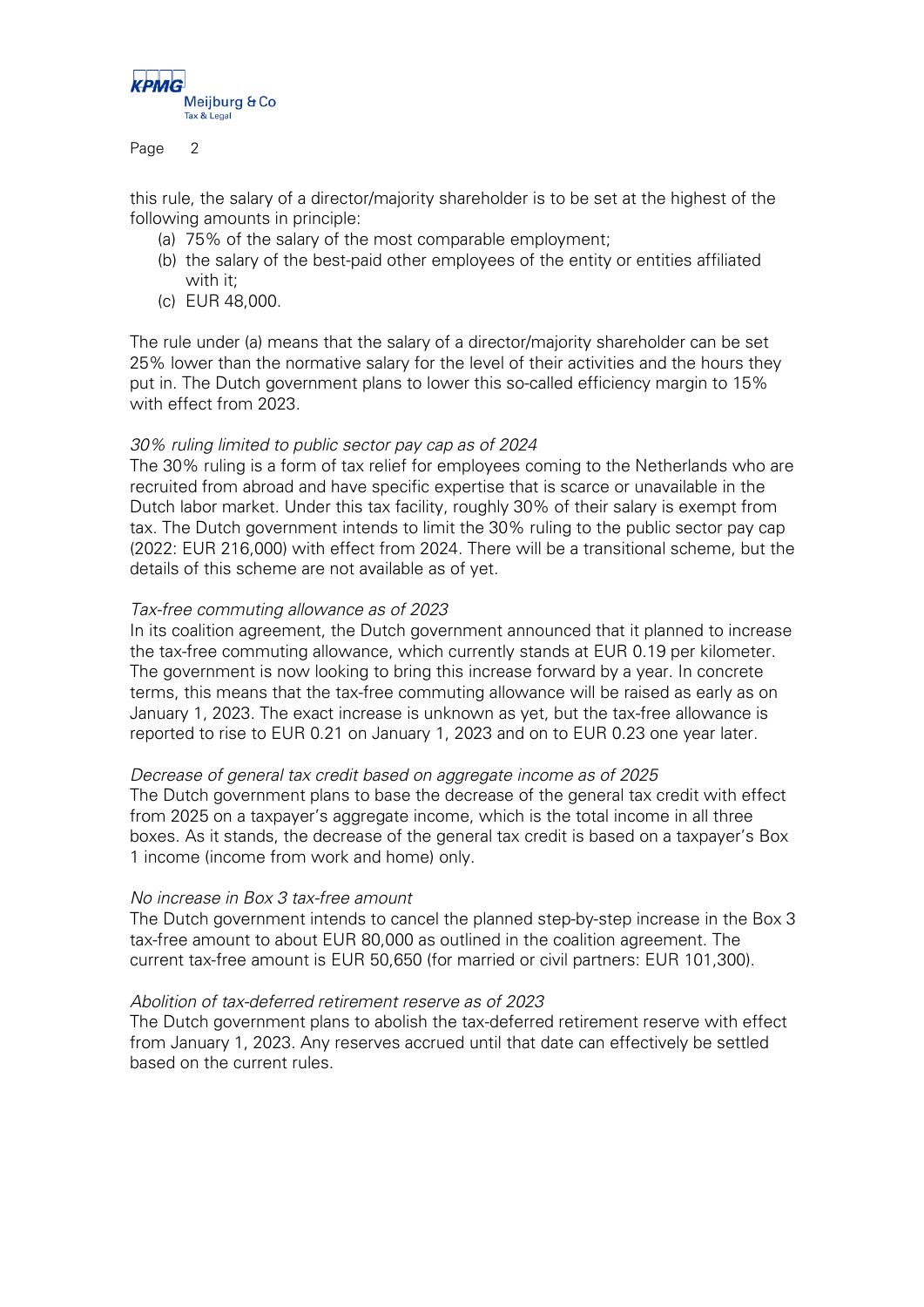

Page 3

## No increase in elderly person's tax credit

The Dutch government intends to abandon its plan to increase the elderly person's tax credit by EUR 376 as of 2025 as outlined in the coalition agreement.

## **Increase in general real estate transfer tax rate to 10.1% as of 2023**

The Dutch government plans to increase the general real estate transfer tax rate to 10.1%. This general rate is 8% at present; it was supposed to rise to 9% by January 1, 2023. The government now plans to raise it to 10.1%. The purchase of a residential property by a natural person who will use it as their principal residence will continue to be taxable at 2%, or at 0% if the first-time buyer's exemption applies.

# **Future**

## Better balance between tax on capital and labor

In the run-up to Budget Day, the Dutch government will explore ways of how to create a better balance between tax on capital and labor. In this context, measures will be considered in light of at least the outcome of the Interdepartmental Policy Research on Wealth Distribution and the evaluation of the business succession scheme. The government will report its findings on Budget Day.

## Restoration of rights for non-litigants against Box 3 tax liability

On Friday, May 20, 2022, the Dutch Supreme Court ruled – in short – that the government is under no legal obligation to restore the rights of taxpayers who did not file a notice of objection against the Box 3 tax liability [\(see our tax alert of May 20,](https://meijburg.com/news/supreme-court-rules-ex-officio-reduction-and-settlement-box-3-class-action)  [2022\)](https://meijburg.com/news/supreme-court-rules-ex-officio-reduction-and-settlement-box-3-class-action). That said, the Ministry of Finance may still decide to restore the rights of nonlitigants. The Dutch government will announce by Budget Day 2022 at the latest whether or not some or all of the non-litigants will have their rights restored. If their rights are restored, additional fiscal measures will be in order.

## Corporate income tax

Expectations are that, as a result of the OECD/G20 Pillar Two solution, a global minimum corporate income tax rate of 15% will be introduced with effect from 2024. It is uncertain at this time what gains the Netherlands can expect from Pillar Two. If these gains are lower than budgeted, cover will be sought in the low rate or in the corporate income tax bracket ranges.